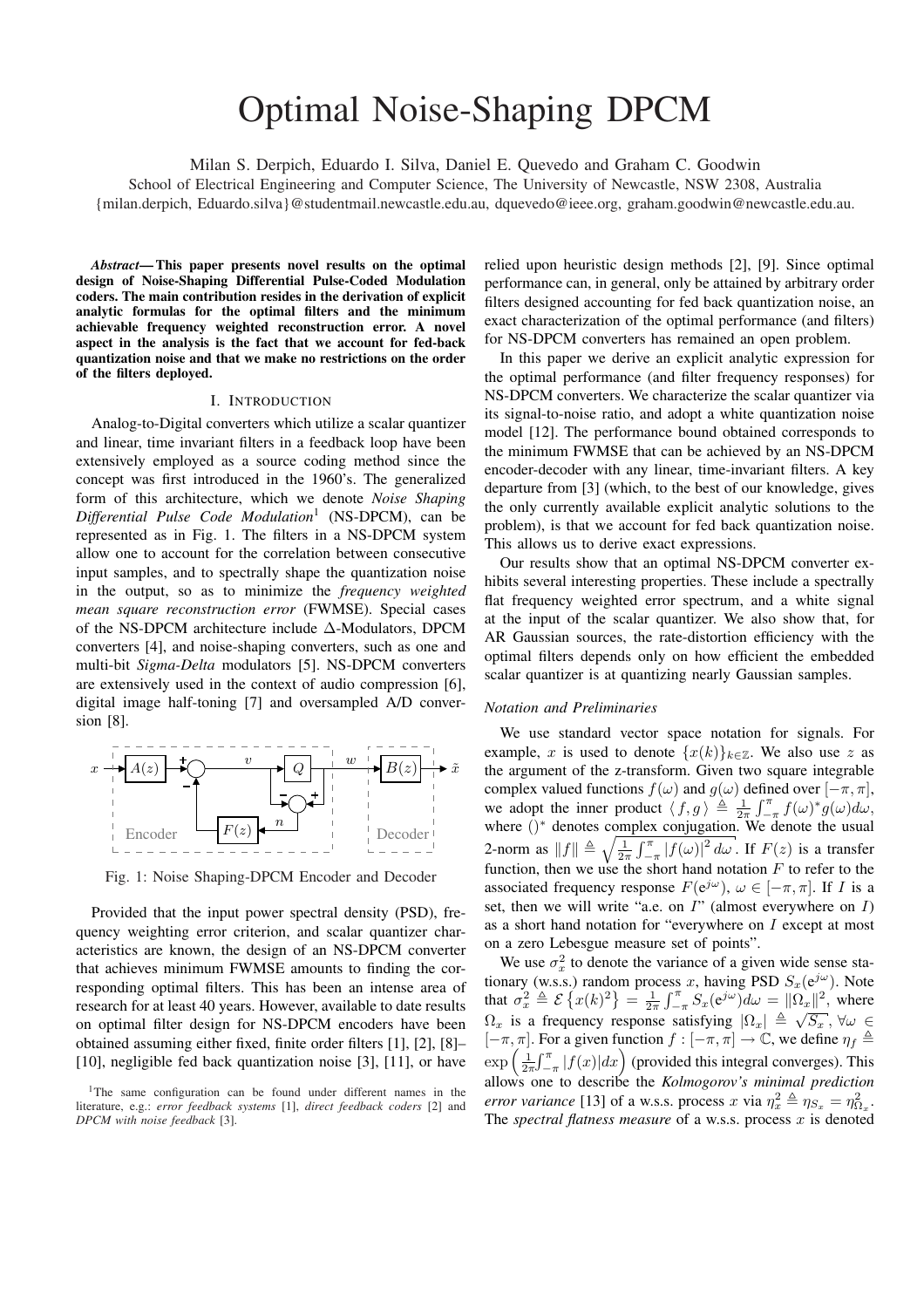by  $\zeta_x \triangleq \frac{\eta_x^2}{\sigma_x^2}$ . It is easy to show that  $0 \leq \zeta_x \leq 1$ , and that  $\zeta_x = 1$  if and only if  $S_x(e^{j\omega})$  is constant a.e. on  $[-\pi, \pi]$ .

# II. NS-DPCM MODEL

As foreshadowed in the introduction, we consider the general form of an NS-DPCM architecture shown in Figure 1. In our model, the input sequence  $x$  is assumed to be a zero mean, w.s.s. random process, with known PSD  $S_x = |\Omega_x|^2$ satisfying  $S_x(e^{j\omega}) > 0$ , a.e. on  $[-\pi, \pi]$ . The element denoted by Q describes a scalar quantizer, with given and known characteristics<sup>2</sup>. For each input  $v(k)$ ,  $k \in \mathbb{Z}$ , it outputs  $w(k)$ and generates the *quantization error*  $n(k) \triangleq w(k)-v(k)$ . The three discrete-time filters  $A(z)$ ,  $B(z)$  and  $F(z)$  in Fig. 1 are design choices.

To asses performance, we introduce the delay-compensated frequency weighted error

$$
\epsilon \triangleq P(z)(\tilde{x} - z^{-\tau}x),\tag{1}
$$

where  $\tau \geq 0$ . The *error weighting filter*  $P(z)$  models the impact that reconstruction errors have on each frequency. Thus, it is application dependent.

In this paper, we restrict attention to the cases in which In this paper, we restrict attention to the cases in which<br> $|P(e^{j\omega})| > 0$ ,  $\forall \omega \in [-\pi, \pi]$ , i.e.,  $P(z)$  has no zeros on the unit circle. Additionally, we require:

*Constraint* 1:  $A(z)$ ,  $B(z)$ ,  $F(z)$  and  $P(z)$  are stable. In addition,  $F(z)$  is strictly causal (i.e.,  $\lim_{z\to\infty} F(z) = 0$ ).  $\triangle$ 

The first part in the above constraint is required in order to avoid unbounded signals in the NS-DPCM converter. The additional requirement on  $F(z)$  is needed for the feedback loop in Fig. 1 to be well defined (see, e.g., [5, Chap. 4]).

Since the NS-DPCM architecture embeds a nonlinear element (a scalar quantizer) within a feedback loop, exact analysis of quantization errors is, in general, a formidable task [15]. This has motivated the widespread use of an additive noise model for quantization errors [1]–[3], [8]–[12]. This model allows one to study the converter via linear analysis tools. It is usually formulated as follows:

*Assumption 1: The quantization errors are i.i.d. random variables, uncorrelated with the input signal.*  $\triangle$ 

In order not to limit our subsequent analysis to a specific type of scalar quantizer, the following is also assumed:

*Assumption 2: The probability density function (PDF) of* v *is not affected by the filters in the converter other than via its second moment* <sup>3</sup> .  $\triangle$ 

Under Assumption 2, any given type of scalar quantizer with a fixed number of quantization levels leads to quantization errors whose variance is proportional to the variance of its input. This can be stated as

$$
\gamma \triangleq \frac{\sigma_v^2}{\sigma_n^2},\tag{2}
$$

<sup>2</sup>This may include, for example, any of the scalar quantizers described in [14].

<sup>3</sup>This can be expected to be a realistic approximation especially when x is a first-order Gaussian AR source. Indeed, it has been shown in [16] that the prediction error in a DPCM converter with a first-order Gaussian AR input is close to Gaussian, even for as few as two quantization levels.

where  $\gamma$  is the *signal-to-noise ratio* of the scalar quantizer (not to be confused with that of the NS-DPCM encoder-decoder system).  $\gamma$  depends on the number of quantization levels, the PDF of the signal being quantized and the companding characteristics of the scalar quantizer itself<sup>4</sup>.

## III. FORMULATION OF THE OPTIMIZATION PROBLEM

Our ultimate goal is to find the frequency responses of the filters A, B, and F that minimize the variance of  $\epsilon$  under Assumptions 1 and 2, and for given and known  $\Omega_x$ , P and  $\gamma$ . The quantity  $\sigma_{\epsilon}^2$  so obtained will constitute the (achievable) lower bound on the FWMSE for the NS-DPCM converter.

Towards the above goal, we first derive an expression that relates the decision variables to the error measure that we wish to minimize. From Fig. 1, equation (1), Assumption 1, and recalling that  $|\Omega_x| = \sqrt{S_x}$ ,  $\forall \omega \in [-\pi, \pi]$ , we have

$$
\sigma_{\epsilon}^{2} = \sigma_{n}^{2} \|(1 - F)BP\|^{2} + \|(W - 1) \Omega_{x} P\|^{2}, \qquad (3)
$$

where  $\sigma_n^2$  is the variance of the quantization error, and

$$
W(e^{j\omega}) \triangleq e^{j\omega \tau} A(e^{j\omega}) B(e^{j\omega}), \quad \forall \omega \in \mathbb{R}, \tag{4}
$$

is a delay compensated version of AB, the frequency response from x to  $\tilde{x}$ . The first term on the right hand side of (3) corresponds to the variance of the frequency weighted quantization error in  $\epsilon$ . The second term in (3) accounts for the frequency weighted linear distortion introduced by the filters in the encoder-decoder pair<sup>5</sup>.

The variance  $\sigma_n^2$  is related to  $\sigma_v^2$  via (2). From Assumption 1, the latter is given by  $\sigma_v^2 = ||A\Omega_x||^2 + \sigma_n^2 ||F||^2$ . Combining this result with (2) gives

$$
\sigma_n^2 = \frac{\|A\Omega_x\|^2}{\gamma - \|F\|^2}.
$$
 (5)

When substituted into (3), this yields

$$
\sigma_{\epsilon}^{2} = \frac{\|A\Omega_{x}\|^{2} \|(1 - F)BP\|^{2}}{\gamma - \|F\|^{2}} + \|(W - 1)\Omega_{x}P\|^{2}.
$$
 (6)

The above expression relates the filters  $A(z)$ ,  $B(z)$ ,  $F(z)$ , and the quantizer signal-to-noise ratio  $\gamma$ , to the FWMSE. Minimization of this cost functional will yield expressions for the optimal filters and performance.

For comparison, we note that the cost functional (6), together with Assumptions 1 and 2, is also part of the analysis in [1], [3] and [10], wherein equivalent optimization problems are addressed <sup>6</sup>.

Finally, we note that, since 
$$
\sigma_{\epsilon}^2
$$
 must be positive, (6) implies  
**Constraint** 2:  $||F||^2 < \gamma$ .

<sup>4</sup>The actual bit-rate associated with  $\gamma$  will also depend on whether or not entropy coding is utilized to encode w, as discussed in Section V.

<sup>5</sup>Note that perfect reconstruction (in the absence of quantization errors) is achieved if and only if there is no linear distortion, i.e., when  $W = 1$ .

<sup>6</sup>We note that quantization noise is not assumed white in [1], and that [10] only considers  $\overline{P} = 1$ , restricts to first order AR Gaussian inputs, and minimizes  $\gamma$  for a given  $\sigma_{\epsilon}^2$ .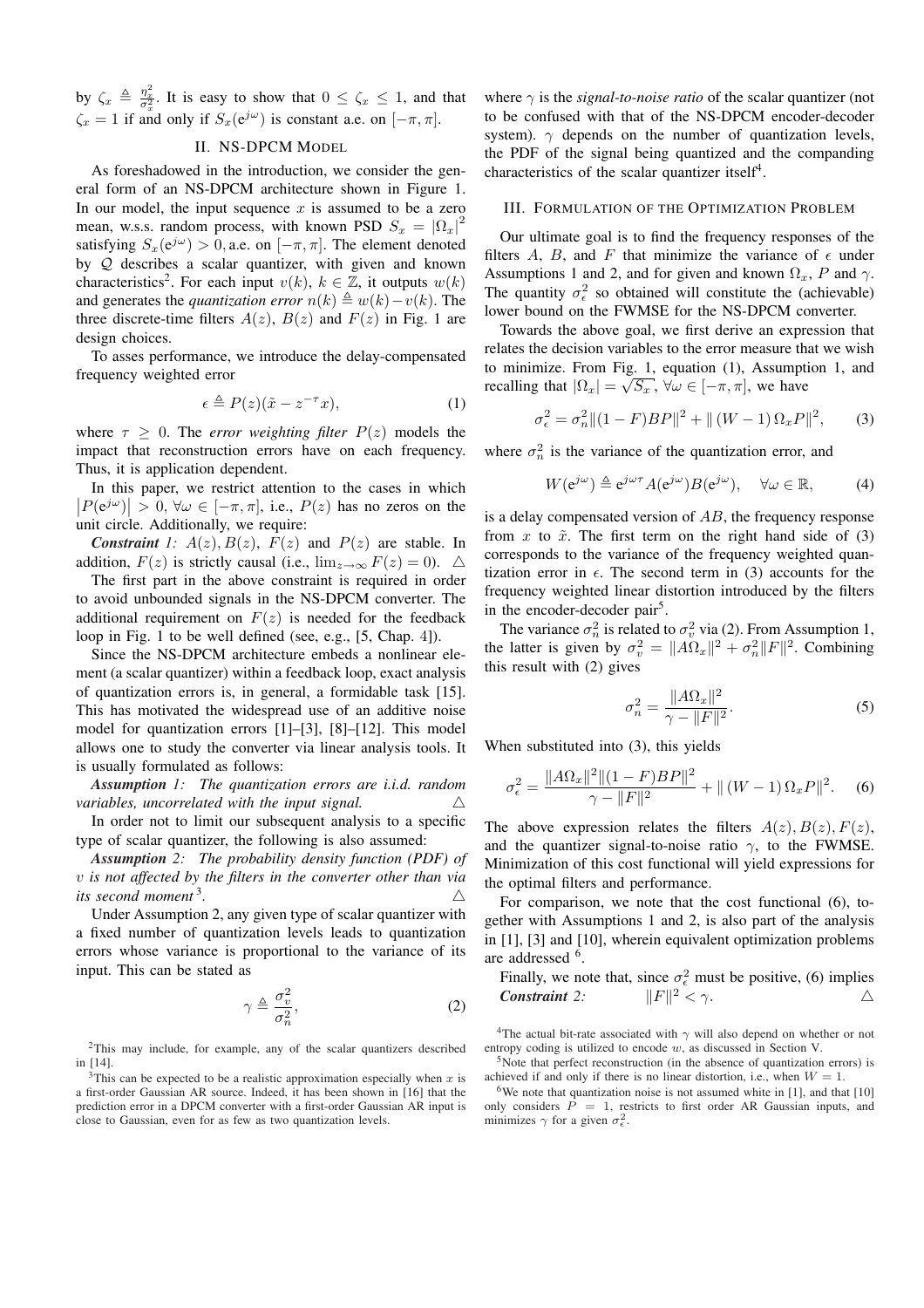#### IV. OPTIMAL NS-DPCM

In this section we derive explicit analytic expressions for the optimal filters and the associated optimal performance for the NS-DPCM scheme, subject to a mild restriction. The analysis is based on a set of equations that the optimal filters must necessarily satisfy. To facilitate the flow of ideas, all proofs are given in the Appendix.

Minimization of (6) is simplified by noting that, for stable and strictly causal  $F(z)$ , it holds that  $||F||^2 = ||1 - F||^2 - 1$ . Substitution of this equality into (6) yields

$$
\sigma_{\epsilon}^{2} = \frac{\|A\Omega_{x}\|^{2}\|(1 - F)BP\|^{2}}{\gamma + 1 - \|1 - F\|^{2}} + \|(W - 1)\Omega_{x}P\|^{2}.
$$
 (7)

We then have the following result:

*Lemma 1: For given frequency responses* F *and* W*, the optimal* A(z) *satisfies*

$$
|A| = \kappa \sqrt{|P| |\Omega_x|^{-1} |1 - F| |W|}, \quad a.e. \text{ on } [-\pi, \pi], \quad (8)
$$

*where*  $\kappa > 0$  *is an arbitrary constant. This choice yields* 

$$
\sigma_{\epsilon}^{2} = \frac{\langle |1 - F|, |\Omega_{x} P| \, |W| \rangle^{2}}{\gamma + 1 - \|1 - F\|^{2}} + \| \left( W - 1 \right) \Omega_{x} P \|^{2}.
$$
 (9)

Notice that the cost functional in (9) involves only two unknown functions, namely  $W$  and  $F$ . This makes it simpler to work with than the functional in (7).

The optimization problem can be further simplified by writing the optimal W in terms of  $|1 - F|$ . Unfortunately, the relationship between  $F$  and the optimal  $W$ , for the general case, can only be stated implicitly, as shown next.

*Lemma 2: For a given frequency response* F*, the optimal* W *satisfies*

$$
W = \max\left\{0, 1 - \frac{\langle |1 - F|, |\Omega_x P| \, |W|\rangle}{\gamma + 1 - \|1 - F\|^2} \cdot \frac{|1 - F|}{|\Omega_x P|}\right\} \tag{10}
$$

*a.e. on*  $[-\pi, \pi]$ *.* 

*Remark 1: Notice that, from* (10)*,* W *is a positive, symmetric and real valued function of* ω*. It then follows from* (4) *that the product of the optimal filters*  $A(z)$ *,*  $B(z)$  *must exhibit linearly decreasing phase*.

In general, the presence of  $|W|$  in the inner product on the right hand side of (10) makes it difficult, if not impossible, to express the optimal  $W$  explicitly in terms of  $F$ . However, under specific conditions on  $\gamma$ ,  $\Omega_x P$  and  $|1 - F|$ , an analytical explicit solution to (10) can be obtained, as follows:

*Lemma 3: Provided*

$$
\gamma + 1 > \langle |1 - F| , \Omega_x P \rangle \frac{|1 - F|}{|\Omega_x P|}, \quad a.e. \text{ on } [-\pi, \pi], \quad (11)
$$

*then, for a given frequency response* F*, the optimal* W *satisfies*

$$
W = 1 - \frac{\langle |1 - F|, |\Omega_x P| \rangle}{\gamma + 1} \frac{|1 - F|}{|\Omega_x P|}, \quad a.e. \text{ on } [-\pi, \pi]. \quad (12)
$$

To summarize our results so far, we have shown that, provided (11) holds,  $F$  determines the optimal  $W$  through (12). These two, in turn, determine the optimal  $A$  and  $B$  via (8) and (4), respectively.

We can now state the main result of this paper:

*Theorem 1: If*

 $\triangle$ 

$$
\gamma + 1 > \frac{\eta_{\Omega_x P}^2}{\left|\Omega_x P\right|^2} \quad a.e. \text{ on } [-\pi, \pi], \tag{13}
$$

*then the minimum achievable frequency weighted reconstruction MSE of an NS-DPCM converter is*

$$
\breve{\sigma}_{\epsilon}^2 \triangleq \min \sigma_{\epsilon}^2 = \frac{\eta_{\Omega_x P}^2}{\gamma + 1}.
$$
 (14)

*This minimum is achieved when the filters* F*,* A *and* B *satisfy:*

$$
|1 - F| = \frac{\eta_{xP}}{|\Omega_x P|}, \qquad |A| = \frac{\kappa}{|\Omega_x|} \sqrt{1 - \frac{\breve{\sigma}_{\epsilon}^2}{|\Omega_x P|^2}}, \quad (15a)
$$

$$
W = 1 - \frac{\breve{\sigma}_{\epsilon}^2}{|\Omega_x P|^2}, \quad |B| = \frac{|\Omega_x|}{\kappa} \sqrt{1 - \frac{\breve{\sigma}_{\epsilon}^2}{|\Omega_x P|^2}}, \quad (15b)
$$

*a.e.* on  $[-\pi, \pi]$ , where  $\kappa > 0$  *is an arbitrary constant.*  $\Delta$ 

# V. DISCUSSION

The results stated in Theorem 1 have very interesting consequences. Some of these consequences are discussed below.

*a) Optimality of Scalar Quantization Without Feedback:* It is easy to verify from the results in Theorem 1 that scalar quantization without feedback is optimal if and only if  $|\Omega_x P|$  is constant. In particular, it follows from (15) that if  $|\Omega_x P| = 1$ , a.e. on  $[-\pi, \pi]$ , then the optimal NS-DPCM converter reduces to a PCM converter with a fully whitening pre-filter and a post-filter satisfying  $|A| = \kappa |\Omega_x|^{-1}$  and  $|B| = |A|^{-1} \gamma/(\gamma + 1).$ 

*b) Comparison with [3]:* The minimum FWMSE for an NS-DPCM system derived by Noll in [3], neglecting fed back quantization noise, is  $\frac{\eta_{\Omega_{x,P}}^2}{\gamma}$ . Perhaps surprisingly, Theorem 1 shows that the optimal performance is slightly better (compare with (14)). Moreover, the corresponding optimal filters  $A_N$ ,  $B_N$  and  $F_N$  derived in [3] satisfy  $|A_N| \triangleq \kappa |\Omega_x|^{-1}$ ,  $|1 - F_N| \triangleq \eta_{\Omega_x P} |\Omega_x P|^{-1}$  and  $B_N = A_N^{-1}$ , respectively. Substituting these expressions into (9) actually yields an FWMSE  $\sigma_{\epsilon N}^2 \triangleq \breve{\sigma}_{\epsilon}^2 \cdot \frac{\breve{\zeta}_{(xP)}-1}{\breve{\zeta}_{(xP)}-1}$  $\frac{\varsigma_{(x,P)}-1}{\varsigma_{(x,P)}-1-\frac{1}{\gamma+1}}$ , where  $\varsigma_{(x,P)}-1$  is the spectral flatness measure of  $(\Omega_x P)^{-1}$ . It then follows that  $\sigma_{\epsilon N}^2 > \breve{\sigma}_{\epsilon}^2$  for *any* finite  $\gamma$ , and that  $\sigma_{\epsilon N}^2 \to \breve{\sigma}_{\epsilon}^2$  as  $\gamma \to \infty$ .

*c) Total Frequency Weighted Distortion is White:* It follows from (14) and (15) that, in an optimized NS-DPCM system, the PSDs of frequency weighted quantization noise and linear distortion are, respectively

$$
S_{n'} \triangleq \sigma_n^2 |1 - F|^2 |B|^2 P^2 = \breve{\sigma}_\epsilon^2 \left[ 1 - \breve{\sigma}_\epsilon^2 / |\Omega_x P|^2 \right]
$$
  

$$
S_L \triangleq (W - 1)^2 |\Omega_x P|^2 = (\breve{\sigma}_\epsilon^2)^2 / |\Omega_x P|^2.
$$

From the above, one can see that when the condition of Theorem 1 holds, the noise shaping effected by an optimal NS-DPCM system is not "complete", i.e., frequency weighted quantization noise is not white. However, the PSD of *the total frequency weighted error is white, since*  $S_{\epsilon} = S_{n'} + S_L = \check{\sigma}_{\epsilon}^2$ .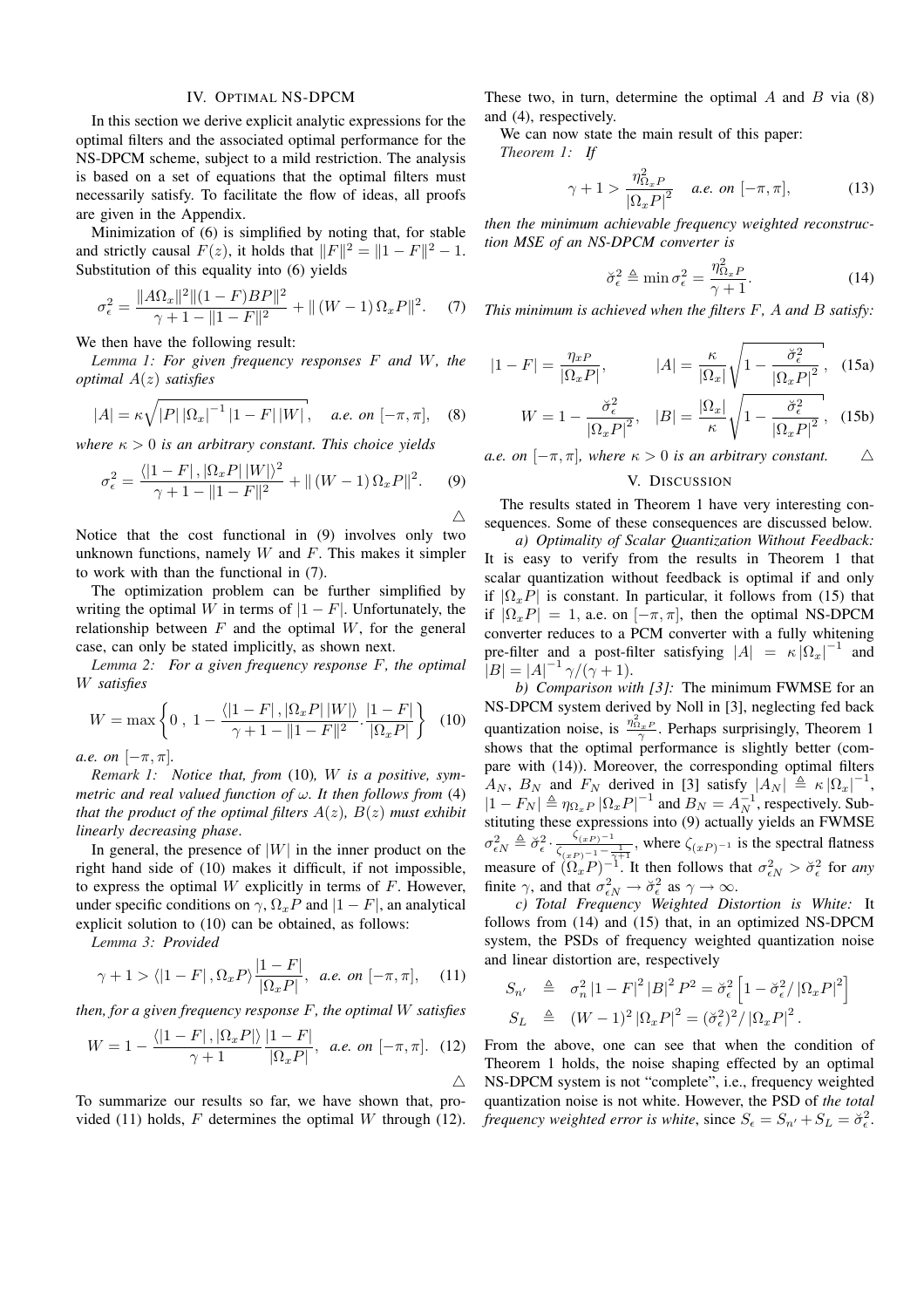*d) Relation with the Reverse Water-Filling Paradigm:* The parametric Rate-Distortion formula for a Gaussian w.s.s. process and FWMSE as the distortion measure is given by the well known reverse water-filling paradigm (see, e.g., [17]). For  $\sigma_{\epsilon}^2 \le \min_{\omega} (S_x |P|^2)$ , it predicts total frequency weighted distortion to be equally distributed over frequency. It also predicts the input signal to appear at the output with PSD  $S_x |P|^2 - \sigma_{\epsilon}^2$ , i.e., less significant spectral components of  $x$  suffer higher attenuation. Interestingly, (13) is equivalent to  $S_x |P|^2 \ge \breve{\sigma}_{\epsilon}^2$ , a.e. on  $[-\pi, \pi]$ . Furthermore,  $S_{\epsilon}$  is flat, as discussed in c) above, and (15) yields  $S_x |W|^2 |P|^2 =$  $S_x |P|^2 - \breve{\sigma}_{\epsilon}^2$ , in full agreement with the above prediction.

*e) Output of the Scalar Quantizer is White:* It can be seen from (15a) that, unless  $|\Omega_x P|$  is constant, the optimal A is not a full whitening filter for  $\Omega_x$ . Interestingly, however, it is straightforward to verify that the optimal filters in (15) render a sequence w (see Fig. 1) with flat PSD. More precisely,  $S_w \triangleq$  $|\Omega_x|^2 |A|^2 + \sigma_n^2 |1 - F|^2 = \kappa^2$ , where  $\kappa$  is the same arbitrary constant that appears in (15a). A remarkable implication is that the quantized output of the optimized NS-DPCM converter can be efficiently translated into bits by means of a first-order entropy coder.

*f) Rate-Distortion Analysis:* The rate-distortion efficiency of any source encoding scheme (with quadratic error as distortion measure) can be established by comparing its

$$
SNR \triangleq \frac{\sigma_x^2}{\sigma_{\epsilon}^2}
$$

against the upper bound derived by O'Neal in [18]. For the case  $\sigma_{\epsilon}^2 \le \min_{\omega} S_x(e^{j\omega}) P(e^{j\omega})$ , and restricting to Gaussian inputs, this bound [18, eq. (6)] can be written as<sup>7</sup>

$$
SNR_{maxdB} \triangleq 6R - 10\log\zeta_x^2 - 10\log\eta_P^2,\qquad(16)
$$

where R denotes the bit-rate (in bits per sample),  $\zeta_x^2$  is the *spectral flatness measure* of x and  $\eta_P^2$  is the minimum variance associated with  $P$  (see Section I). Notice that  $6R$  is Shannon's upper bound [19] for the SNR (in decibels) of encoding a Gaussian memoryless source.

On the other hand, under the conditions of Theorem 1 and using (14), the best achievable  $SNR$  of an NS-DPCM system is given by

$$
SNR = \frac{\sigma_x^2(\gamma + 1)}{\eta_{\Omega_x P}^2} = \frac{\gamma + 1}{\zeta_x^2 \eta_P^2}.
$$

In decibels, this ratio is

$$
SNR_{dB} = 10\log(\gamma + 1) - 10\log\zeta_x^2 - 10\log\eta_P^2. \tag{17}
$$

By comparing  $(17)$  and  $(16)$ , we see that the SNR of the NS-DPCM converter optimized via Theorem 1 departs from the information-theoretic upper bound (16) as follows:

$$
SNR_{dB} - SNR_{maxdB} = 10\log(\gamma + 1) - 6R \approx 10\log\gamma - 6R.
$$

The difference  $\Delta_{SNR} \triangleq 10 \log \gamma - 6R$  for of Gaussian sources has long been known for a variety of scalar (memoryless)

<sup>7</sup>Hereafter, log denotes the base 10 logarithm.

quantizer types (see, e.g. [14] and the references therein). Assuming  $v$  to be Gaussian in the optimized NS-DPCM converter,  $\Delta_{SNR}$  can be approximated by  $-1.5, -2.45, -4.35$ and  $-7.3$  for a uniform quantizer with entropy coding (E.C.), non-uniform quantizer with E.C., non-uniform quantizer optimized for MSE without E.C., and uniform quantization without E.C. and a loading factor of 4, respectively<sup>9</sup> (see [14]).

## VI. CONCLUSIONS

This paper has derived explicit analytic expressions for the best achievable performance (and optimal filters) for noiseshaping DPCM encoders. These expressions, which we believe to be novel, were found by accounting for fed back quantization noise in the optimization. The results presented in this paper simplify the analysis and design of NS-DPCM converters, and provide valuable insight into the trade-offs inherent in linear feedback quantizers.

## VII. APPENDIX

## *A. Preliminary Result*

*Lemma 4:* Let  $g \in L^2$  be a given function such that  $g(\omega)$ Lemma 4. Let  $g \in L$  be a given function such that<br>0,  $\forall \omega \in [-\pi, \pi]$  and  $e^{\frac{1}{2\pi} \int_{-\pi}^{\pi} \ln(g(\omega)) d\omega}$  is finite. Then

$$
\arg\min_{f\in\mathcal{B}_+}\langle f,g\rangle=e^{\frac{1}{2\pi}\int_{-\pi}^{\pi}\ln(g(\omega))d\omega}g^{-1},
$$

*where*

$$
\mathcal{B}_{+} \triangleq \left\{ f : \mathbb{R} \to \mathbb{R}^{+} : 0 \leq \int_{-\pi}^{\pi} \ln(f(\omega)) \, d\omega < \infty \right\} \quad (18)
$$

*is the set of non-negative log-integral functions.*  $\triangle$ 

*Proof:* Since  $\ln(\cdot)$  is a monotonically increasing function, *Proof:* Since  $\text{Im}(\cdot)$  is a monotonically increasing function,<br>minimization of  $\int fg$  is equivalent to minimizing  $\text{Im}(\int fg)$ . From Jensen's inequality and the constraint  $f \in \mathcal{B}_+$ , we obtain

$$
\ln\left(\int fg\right)\stackrel{(a)}{\geq} \int \ln fg = \int \ln f + \int \ln g \stackrel{(b)}{\geq} \int \ln g.
$$

Equality is obtained in  $(a)$  if and only if  $f =$  $\eta g^{-1}$ , a.e. on  $[-\pi, \pi]$ , for some  $\eta > 0$ . Inequality (b) becomes equality if and only if  $\eta = e^{\frac{1}{2\pi} \int_{-\pi}^{\pi} \ln(g(\omega)) d\omega} g^{-1}$ . This completes the proof.

## *B. Proofs of Lemmas 1-3 and Theorem 1*

*Proof:* [Lemma 1] The numerator of the first term on the right side of  $(7)$ , denoted here by N, is given by

$$
N \triangleq ||A\Omega_x||^2 ||(1 - F)BP||^2.
$$
 (19)

We can use the Cauchy-Schwartz inequality to obtain

$$
N \ge \langle |A\Omega_x|, |(1 - F)BP| \rangle^2 = \langle |\Omega_x P|, |1 - F| |W| \rangle^2.
$$
 (20)

Substituting (20) into (7) yields (9), which is obtained with equality in (20). The latter is achieved if and only if  $|A\Omega_x|$  =  $\kappa^2 |(1 - F)BP|$ , a.e. on  $[-\pi, \pi]$ , for arbitrary  $\kappa^2 \in \mathbb{R}^+$ , or, equivalently,  $|A|^2 |\Omega_x| = \kappa^2 |(1 - F)P| |W|$ , a.e. on  $[-\pi, \pi]$ .

<sup>&</sup>lt;sup>8</sup>Notice that the observations made in d) above validate this comparison.

<sup>&</sup>lt;sup>9</sup>These figures are good approximations only for many quantization levels. Better estimates for  $\Delta_{SNR}$  with few quantization levels can obtained from [20].